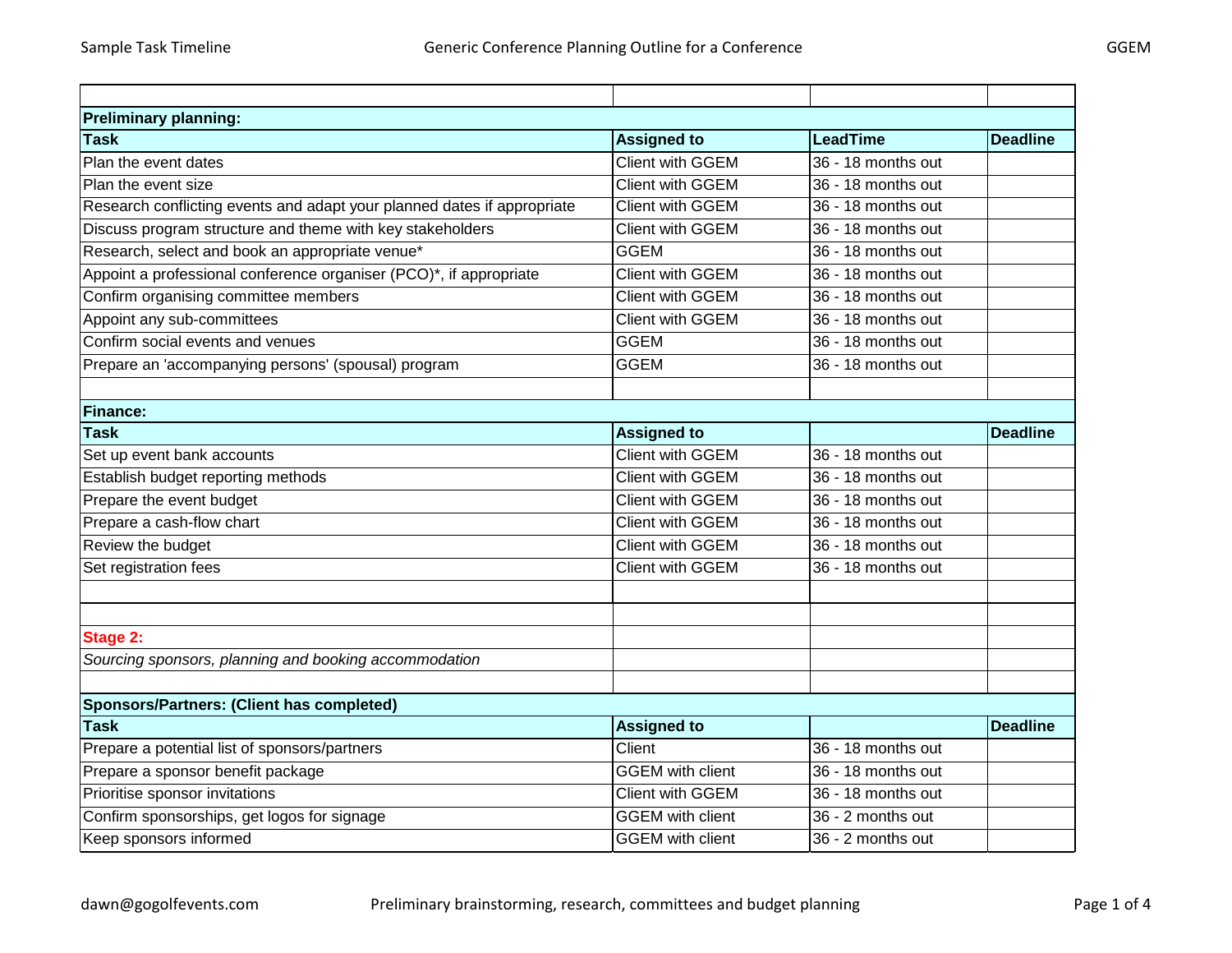| Prepare sponsors' sign board                              | <b>GGEM</b>             | 1 month out        |                 |
|-----------------------------------------------------------|-------------------------|--------------------|-----------------|
| Meet with sponsors on-site                                | <b>GGEM</b> with client | week prior         |                 |
|                                                           |                         |                    |                 |
|                                                           |                         |                    |                 |
| <b>Accommodation:</b>                                     |                         |                    |                 |
| <b>Task</b>                                               | <b>Assigned to</b>      |                    | <b>Deadline</b> |
| Select accommodation venues*                              | <b>GGEM</b>             | 36 - 18 months out |                 |
| Negotiate room rates                                      | <b>GGEM</b>             | 36 - 18 months out |                 |
| Make block bookings                                       | <b>GGEM</b>             | 36 - 18 months out |                 |
| Sign contracts                                            | Client                  | 36 - 18 months out |                 |
| Make catering arrangements                                | <b>GGEM</b> with client | 36 - 18 months out |                 |
| Draft first list of delegates                             | Client                  | 36 - 18 months out |                 |
| Pay first night's deposit                                 | Client                  | 36 - 18 months out |                 |
| Finalise list of delegates                                | Client with GGEM        | week prior         |                 |
|                                                           |                         |                    |                 |
|                                                           |                         |                    |                 |
| <b>Registration:</b>                                      |                         |                    |                 |
|                                                           |                         |                    |                 |
| <b>Task</b>                                               | <b>Assigned to</b>      |                    | <b>Deadline</b> |
| Select online or manual regisration                       | Client                  | 36 - 18 months out |                 |
| Set up regisration site/forms                             | <b>GGEM</b>             | 36 - 18 months out |                 |
| Link to bank accounts/payment methods                     | <b>GGEM</b>             | 36 - 18 months out |                 |
| Create invoicing/delegate payment methonds                | <b>GGEM</b>             | 36 - 18 months out |                 |
| Manage online/manual registrations                        | <b>GGEM</b>             | 36 - 18 months out |                 |
| <b>Update Client weekly</b>                               | <b>GGEM</b>             | ongoing            |                 |
| Review all room reservations with venue                   | <b>GGEM</b>             | week prior         |                 |
| Print badges/registration lists                           | <b>GGEM</b>             | week prior         |                 |
|                                                           |                         |                    |                 |
| <b>Marketing/Media</b>                                    |                         |                    |                 |
| <b>Task</b>                                               | <b>Assigned to</b>      |                    | <b>Deadline</b> |
| Discuss use of website for conference                     | <b>GGEM</b> with client | 36 - 18 months out |                 |
| Link website to registration                              | <b>GGEM</b>             | 36 - 18 months out |                 |
| Discuss use of social media - Facebook, LinkedIn, Twitter | Client with GGEM        | 36 - 18 months out |                 |
| Discuss content management                                | Client with GGEM        | 36 - 18 months out |                 |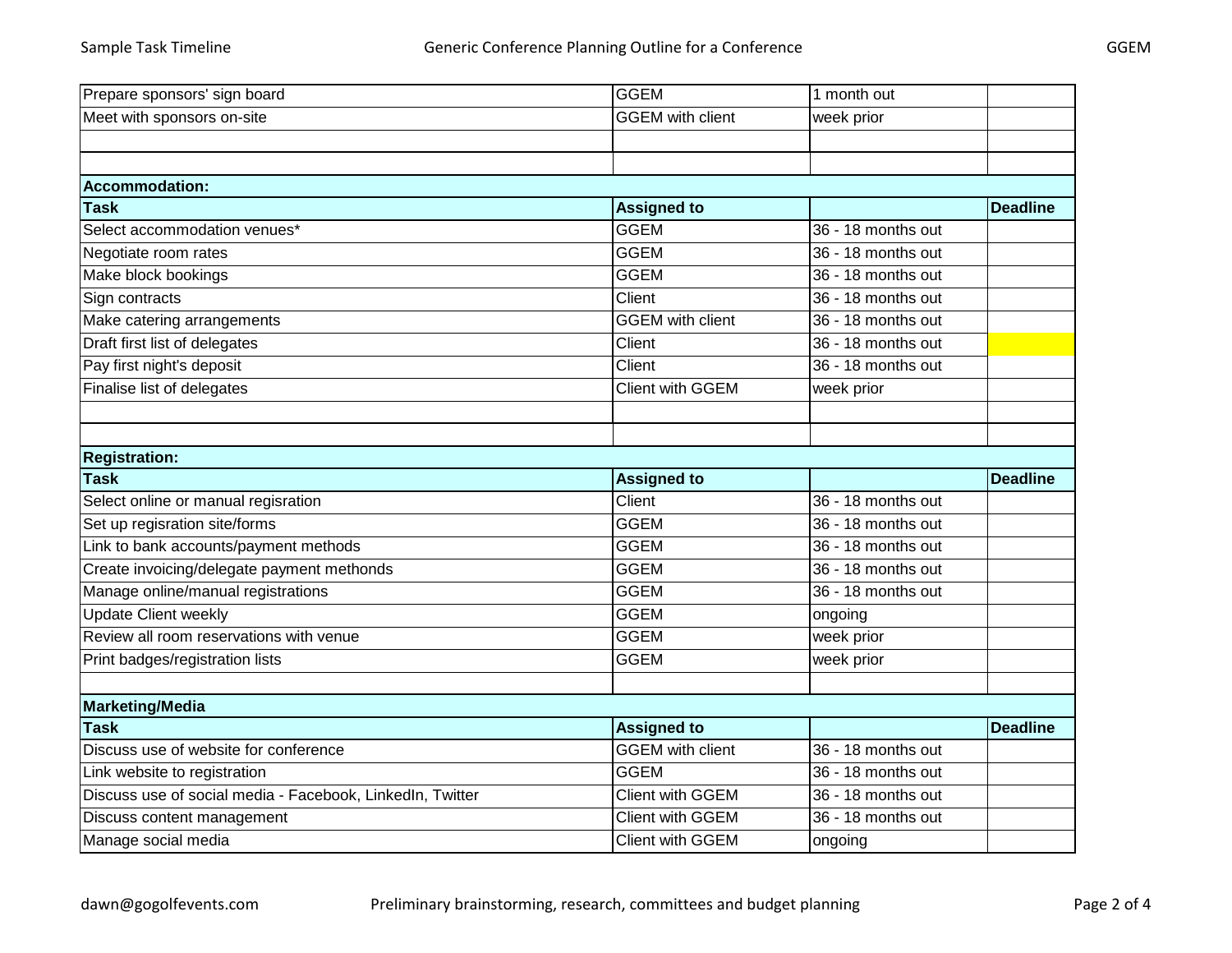| Media Releases                                                           | <b>GGEM</b> with client | ongoing            |                 |
|--------------------------------------------------------------------------|-------------------------|--------------------|-----------------|
| <b>Media Reception</b>                                                   | <b>GGEM</b> with client | ongoing            |                 |
| Catering for Media Reception                                             | <b>GGEM</b>             | week prior         |                 |
|                                                                          |                         |                    |                 |
| Stage 3: 36-6 months ahead                                               |                         |                    |                 |
| Inviting speakers, planning staging and entertainment, booking travel    |                         |                    |                 |
|                                                                          |                         |                    |                 |
| <b>Staging and production:</b>                                           |                         |                    |                 |
| <b>Task</b>                                                              | <b>Assigned to</b>      |                    | <b>Deadline</b> |
| Select audio-visual consultant*                                          | <b>GGEM</b> with client | 36 - 18 months out |                 |
| Negotiate and sign contract                                              | <b>GGEM</b> with client | 36 - 18 months out |                 |
| Select stage designer* and brief them                                    | <b>GGEM</b>             | 36 - 18 months out |                 |
| Agree on themes                                                          | <b>GGEM</b> with client | 36 - 18 months out |                 |
| Agree on stage set and production                                        | <b>GGEM</b> with client | 36 - 18 months out |                 |
| Select and book entertainers - if needed                                 | <b>GGEM</b> with client | 36 - 18 months out |                 |
| Ensure all contracts are in writing                                      | <b>GGEM</b> with client | 36 - 18 months out |                 |
| Invite keynote speakers                                                  | <b>Client with GGEM</b> | 36 - 18 months out |                 |
| Invite other speakers                                                    | <b>Client with GGEM</b> | 36 - 18 months out |                 |
| Confirm all speakers, obtain bios/photos                                 | <b>GGEM</b> with client | 12 - 6 months out  |                 |
| Obtain all speakers materials and presentations                          | <b>GGEM</b> with client | 8 - 4 weeks out    |                 |
|                                                                          |                         |                    |                 |
| conference needs - printing/food and beverage                            |                         |                    |                 |
| <b>Task</b>                                                              | <b>Assigned to</b>      |                    | <b>Deadline</b> |
| Determine if speaker gifts are needed/order                              | <b>GGEM</b> with client | 12 - 6 months out  |                 |
| Determine if any delegate gifts are needed                               | <b>GGEM</b> with client | 12 - 6 months out  |                 |
| Program Printing (content provided by Client)                            | <b>GGEM</b>             | 12 - 6 months out  |                 |
| Backdrops/signage                                                        | <b>GGEM</b> with client | 12 - 6 months out  |                 |
| Agree on room set up for meetings                                        | <b>GGEM</b> with client | 12 - 6 months out  |                 |
| Complete site plans with venue for meeting setup                         | <b>GGEM</b> with client | 12 - 6 months out  |                 |
| Finalize all meal plans and food and beverage requirements               | <b>GGEM</b> with client | 2 weeks out        |                 |
| Guarantee final numbers with venue for all meals                         | <b>GGEM</b> with client | 48 hours prior     |                 |
| Guarantee final numbers with offsite events - all meals/tours/activities | <b>GGEM</b> with client | 1 week prior       |                 |
| Audio Visual test/conference rehearsal                                   | <b>GGEM</b> with client | day prior          |                 |
| Test all speaker materials, confirm all VIP needs                        | <b>GGEM</b>             | ongoing            |                 |